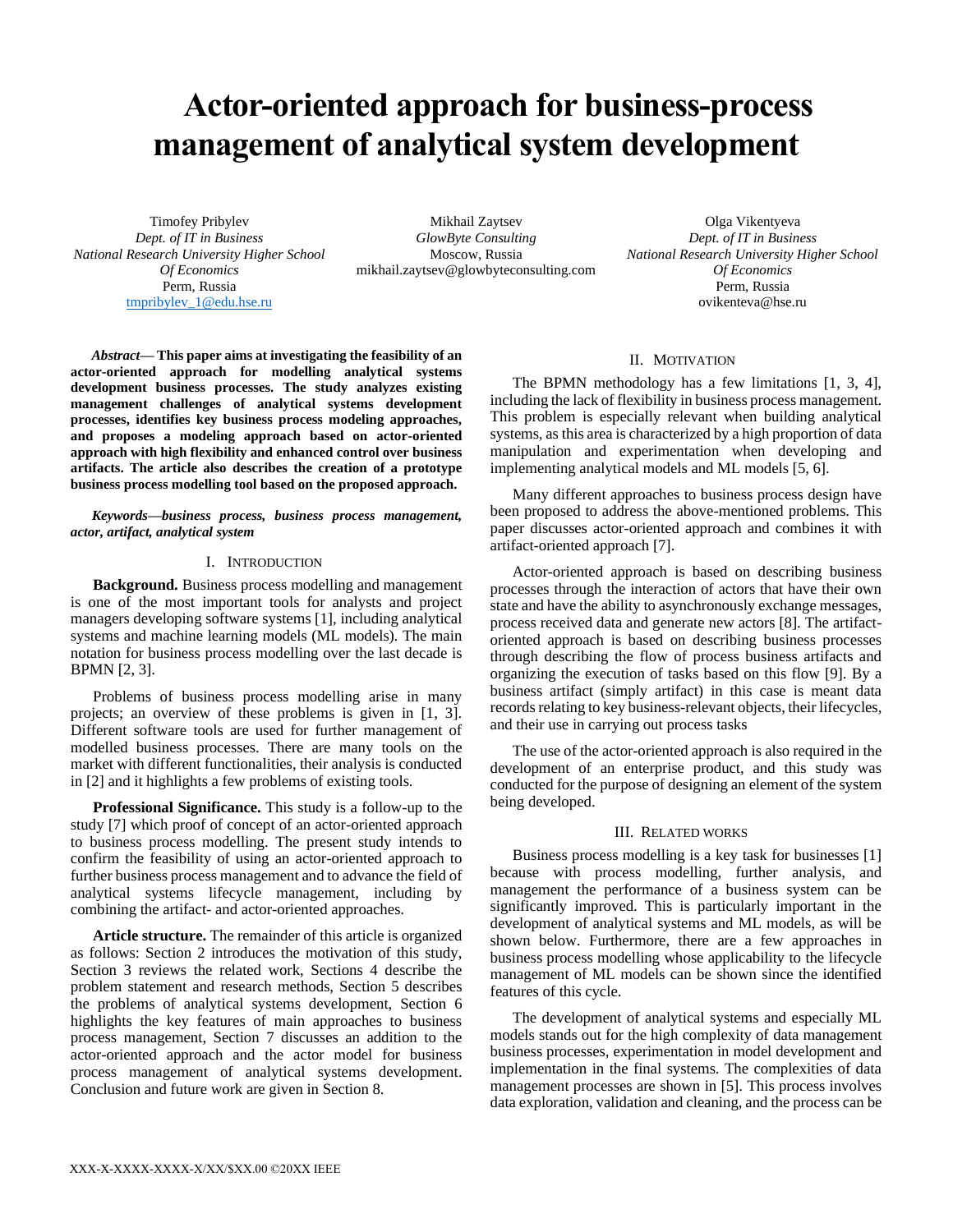repeated several times to introduce additional features into the dataset. This leads to many business process artifacts that need to be tracked.

The cyclicality of analytical systems development processes is related to the large number of experiments required to build an accurate model [6, 10]. During the development process, the data scientist may test the applicability of multiple data processing algorithms and must use many input features to produce a result. Because of this, the development process often returns to previous phases for additional research or data preparation. This leads to the need to model highly flexible business processes. Moreover, the large number of experiments generates even more artifacts and metadata of the business process.

Once an analytical system is built, it goes through verification and implementation phases [10], which can also lead to changes in business processes. Meanwhile, an important part of the life cycle of ML models is monitoring and modification of models in case deviations are identified [10], which leads the model to return to the previous phases within the business processes. Thus, the main challenges for business process modelling and management of analytical systems development are the high number of experiments in the domain, which requires high process flexibility, and the huge number of process related artifacts that need to be manipulated.

To solve the highlighted issues, existing approaches and tools for business process modelling need to be explored. Nowadays, there is much research in this field in different directions. Thus, the paper [11] provides a survey of 405 articles devoted to business process modeling and management research of the ML model life cycle, highlighting the main research topics. According to this study, "Model Management" is the topic of about one third of all research, but the "Experiment Management" aspect is only addressed in 4 articles. "Data Management" is investigated in the 19 articles used in this research. This shows a low degree of investigation of the business process management challenges of developing analytical systems.

Tools are needed to use any business process modelling approach. A survey of 83 tools [2] shows a similar situation to the research in this area. According to the study, functionality for "Process lifecycle management" is represented in 4 tools and functionality for "Configurable meta model" in 6 tools. Thus, the existing tools do not satisfy the identified requirements for business process modelling and management of analytical systems development.

To respond to the highlighted challenges, it is necessary to identify the main approaches to business process modelling. Currently, action-, artifact- and actor-oriented approaches are distinguished.

The action-oriented approach means modelling a business process as a flow of tasks performed by process actors. The main modelling language for this approach is BPMN. This approach is currently the most used in real-world projects [2]. However, the action-oriented approach has several critical issues. Source [3] lists disadvantages of BPMN and other action-oriented business process notations. Among other issues, it highlights

difficulties with resource management, process control flexibility and process inter-relationships, which do not allow effective use of the action-oriented approach for business processes management of analytical systems development. The papers [4, 12] also highlight the shortcomings of the actionoriented approach and provides a brief survey of the artifactoriented approach concept.

The artifact-oriented approach offers the business processes management through a set of artifacts used and generated in these processes. The advantage of this approach over the actionoriented approach is the high flexibility of the built processes and the possibility of micro-manage of the data used in the business processes [4], which is extremely important for business processes management of developing analytical systems. The authors of this study also highlight disadvantages of this approach, including difficulties in maintaining the connection between business process and business strategy. The study [9] presents the developed framework for this approach and confirms the possibility of using this concept for business process modelling.

A third approach is also proposed for modelling business processes. According to the actor-oriented approach, a business process is supposed to be considered as an interaction of intelligent business objects (IBO) [8]. Each IBO must be able to exchange messages asynchronously with other IBOs, process received messages, change its state, and generate new IBOs. This approach allows asynchronous interaction of business process parts and significantly increases the flexibility of the business process. The challenge of this approach is the difficulty to visualize the business process. The paper [7] presents the proof of concept of the actor-oriented approach.

# IV. PROBLEM STATEMENT

The BPMN methodology has a few limitations [1, 3, 4], including the lack of flexibility in business process management. This problem is especially relevant when building analytical systems, as this area is characterized by a high proportion of data manipulation and experimentation when developing and implementing analytical models and ML models [5, 6].

This study intends to address the following research questions:

RQ1: What would be the benefits of an actor-oriented approach for business process modelling of analytical systems?

RQ2: How to develop an actor-oriented approach using elements of other approaches to business process management?

The outcome of the study is expected to be the answers to these research questions, as well as an actor model for the simple prototyping of business process management system for development of analytical systems.

#### V. DEVELOPMENT ANALYTICAL SYSTEMS CHALLENGES

Articles [5, 6, 10] show the main challenges of analytical systems development processes. The following are important for this article:

1. **The high experimental nature of the field**. When developing analytical systems, it is necessary to research the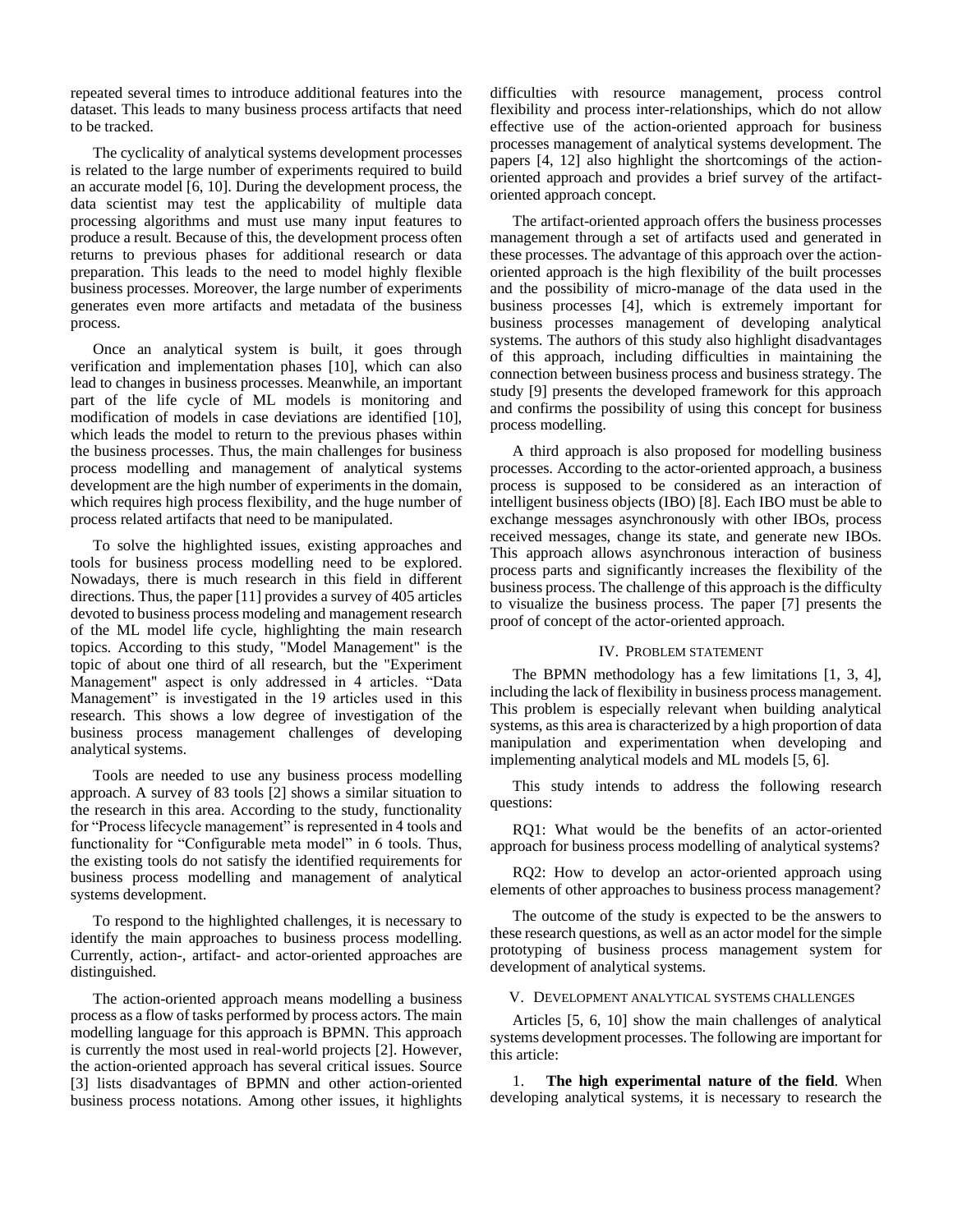domain of the analytical model, prepare data for the model, test the applicability of several algorithms in the domain and on existing data, develop the model and implement it in the runtime environment, and conduct continuous validation of the model's performance quality on updated data. Each of the steps described can be repeated several times, since at any of them it may be necessary to return to the previous step. This causes significant difficulties in the design of continuous business processes and their further management.

2. **The need to track data flows.** The main resource of the model work is the data on which it is applied. For proper functioning of the model, it is necessary to correctly process the raw data, to choose the algorithm for its analysis and to track the changes of data during the model's operation. To do this, it is critical to retain information about the data that is used as part of the business process of developing the model.

3. **The creation of many business artifacts.** The development of analytical systems generates many artifacts as part of experiments as well as data processing for the model. To effectively manage the processes, it is necessary to retain information about the artifacts that appear.

Thus, the business process management approach to developing analytical systems should allow flexibility to change the built business process in accordance with the current work and track the flow of data and artifacts.

# VI. FEATURES OF OTHER APPROACHES

When highlighting the main features of each of the approaches to business process management, it is necessary to operate on the needs of the area under study.

To address the challenges identified in the previous section, this article points out the following features of the approaches:

1. Simple process visualization (necessary for any human process management).

2. High flexibility (covers the high experimental nature of the field).

3. Control of data flows.

4. Possibility of asynchronous operation of business process elements (also covers high experimental nature of the field).

5. The ability to control individual tasks (adds flexibility to the approach).

6. Possibilities to control artifacts.

This article discusses three basic approaches to business process management - action-, artifact- and actor-oriented approaches. Their comparison according to the selected features is given in Table I.

The comparison shows that actor- and artifact-oriented approaches roughly equally cover the requirements of the study field. However, the most successful in terms of visualization remains the action-oriented approach.

TABLE I. APPROACHES COMPARISON

|                        | Action-<br>oriented | Artifact-<br>oriented | Actor-<br>oriented |
|------------------------|---------------------|-----------------------|--------------------|
| Visualization          | $^{+}$              | $+/-$                 |                    |
| Flexibility            |                     | $+$                   |                    |
| Asynchronous operation | $+/-$               | $+/-$                 |                    |
| Control of data-flow   |                     |                       | $+/-$              |
| Control of artifacts   |                     |                       |                    |
| Control of individual  |                     |                       |                    |
| tasks                  |                     |                       |                    |

#### VII. ACTOR-ORIENTED APPROACH

The actor-oriented approach fits well with the microservice architecture. A separate service can be created for each actor to handle the messages received by the actor. On this basis, this approach was chosen as the key approach of this paper.

The comparison of the approaches showed that the most promising development of the actor-oriented approach is to combine it with the artifact-oriented approach. For this purpose, the creation of a separate class of actors for artifacts is proposed. Thus, the actor model builds a system for supporting actors and processing their states.

The problem of business process visualization in this approach remains unresolved. When developing an enterprise product, it is possible to visualize using standard BPMN methods.

To build an actor model based on this combined approach, the following entities are also needed:

1. User controller.

2. Business process - for each business process an actor is created in the system.

3. Artifact controller.

4. Task controller.

5. Restriction controller - for working with user-defined restrictions on task execution.

6. Business process architect - for creating a business process according to the parameters entered by the user.

The actor model created based on the selected entities is shown in Figure 1.

#### VIII.PERFORMANCE EXAMPLES

The proposed approach can create many different cases that meet the needs of a particular implementation. Two typical situations are designed for this article.

The first case is shown in Figure 2. It represents the selection of a task by the user and its further execution. In the diagram, each of the objects is a previously described actor. Business process interrogates groups of actors of artifacts, tasks and constraints, on the basis of the responses it generates a list of available tasks to run. After selection by the user, the business process creates a new actor for the started task, and it performs the necessary actions for its execution.

The second case is presented in Figure 3. This diagram simulates the situation of an artifact state change and the system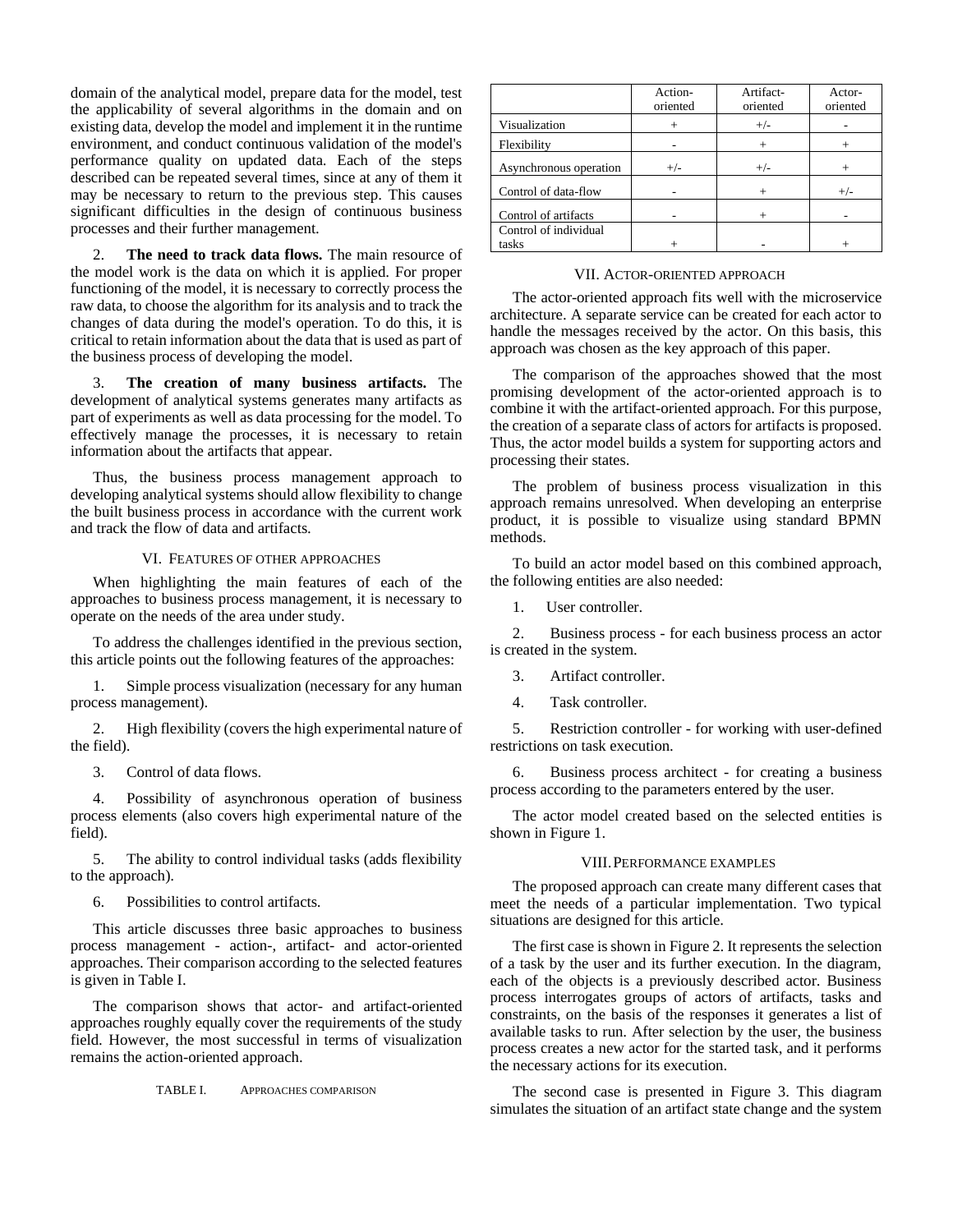

Fig. 1. Actor model



Fig. 2. Task selection and execution, UML sequence diagram